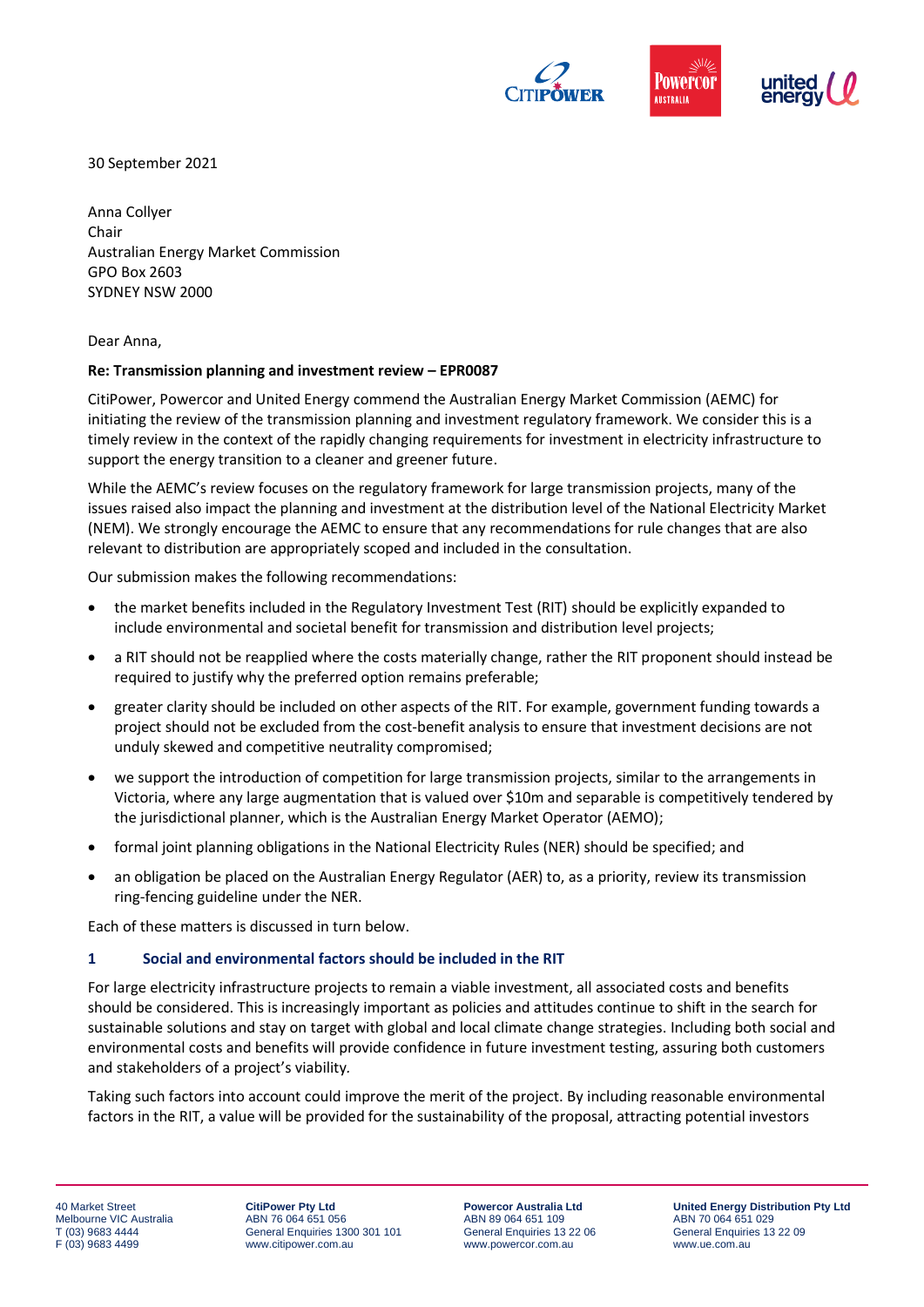and improving the investment's rating. Similarly, for social benefits, demonstrating a project has obtained support from customers, and has the social licence to proceed, will encourage funding and improve the project's viability.

Failure to include these factors in the RIT will be inconsistent with our community's expectations. Our customers expect we will invest in projects that contribute to a sustainable future, where decarbonisation is a shared responsibility.

The inclusion of social and environmental factors should be included in the RIT for both transmission (RIT-T) and distribution (RIT-D). The above discussion applies equally to investments in large transmission projects and distribution investments. If the AEMC intends to recommend a change to the NER, we request the change applies to all RIT projects.

## **2 Reapplication of the RIT would be a disproportionate response to a change in costs**

We support the AEMC proposal for the AER to request a proponent to justify why a preferred solution remains preferable, rather than require a RIT to be reapplied. Our interest is in striking the balance between secure investment and efficient infrastructure roll-out.

The proposal to require a reapplication of the RIT, if the costs have increased by 10% for larger transmission and distribution projects and 15% for smaller transmission and distribution projects, will delay the roll-out of vital infrastructure. The AEMC acknowledge that such tests can be resource intensive, cannot account for potential increases in inputs during the re-application process and may not prevent project costs further increasing.

This lack of assurance leads us to support the AEMC suggestion of other constructive methods of determining the preferable solution. For example, requiring proponents to include in their Project Assessment Conclusion Report (PACR) or Final Project Assessment Report (FPAR) bespoke "decision rules", similar to those developed by AEMO for integrated system plan (ISP) projects.

#### **3 Greater clarity on the other aspects of the RIT**

There are other aspects of the RIT where we consider further clarity would be of benefit.

First, we seek guidance on whether government funding is excluded from the economic assessment, which may distort an investment decision and compromise competitive neutrality. The AER RIT application guidelines imply that government contributions are outside the scope of the cost-benefit analysis. To assemble like for like comparisons between options, this should not be the case.

Identifying the best option to address a need should be separate from the source of funding. Given the states have announced over \$1 billion of funding to upgrade infrastructure for renewable energy,<sup>1</sup> deducting government contribution from the cost of one credible option will skew the overall analysis in favour of a particular solution that attracts government funding despite it not otherwise generating the highest net economic benefit. This is especially in true in cases where the government funding is tied to the incumbent transmission network service provider.

Second, greater consideration should be made to the application of the weighted average cost of capital (WACC) to a RIT project. A lowering of the WACC between regulatory periods can impact the preferred outcome in any RIT. We are aware of a situation where a RIT was conducted that indicated an initial preference for a particular non-network solution. The analysis was updated, following the conclusion of a regulatory period where the WACC was lowered, and the preferred solution shifted to a capital solution. This is unhelpful for all parties.

<sup>1</sup> The Victorian Government has committed \$540m (refe[r https://www.energy.vic.gov.au/renewable-energy/renewable-energy-zones\)](https://www.energy.vic.gov.au/renewable-energy/renewable-energy-zones), the New South Wales Government has announced \$380m [\(https://www.environment.nsw.gov.au/news/record-renewables-funding-for](https://www.environment.nsw.gov.au/news/record-renewables-funding-for-roadmap-rollout)[roadmap-rollout\)](https://www.environment.nsw.gov.au/news/record-renewables-funding-for-roadmap-rollout) and the Queensland Government \$145m (https://yoursayhpw.engagementhq.com/understand-qrez)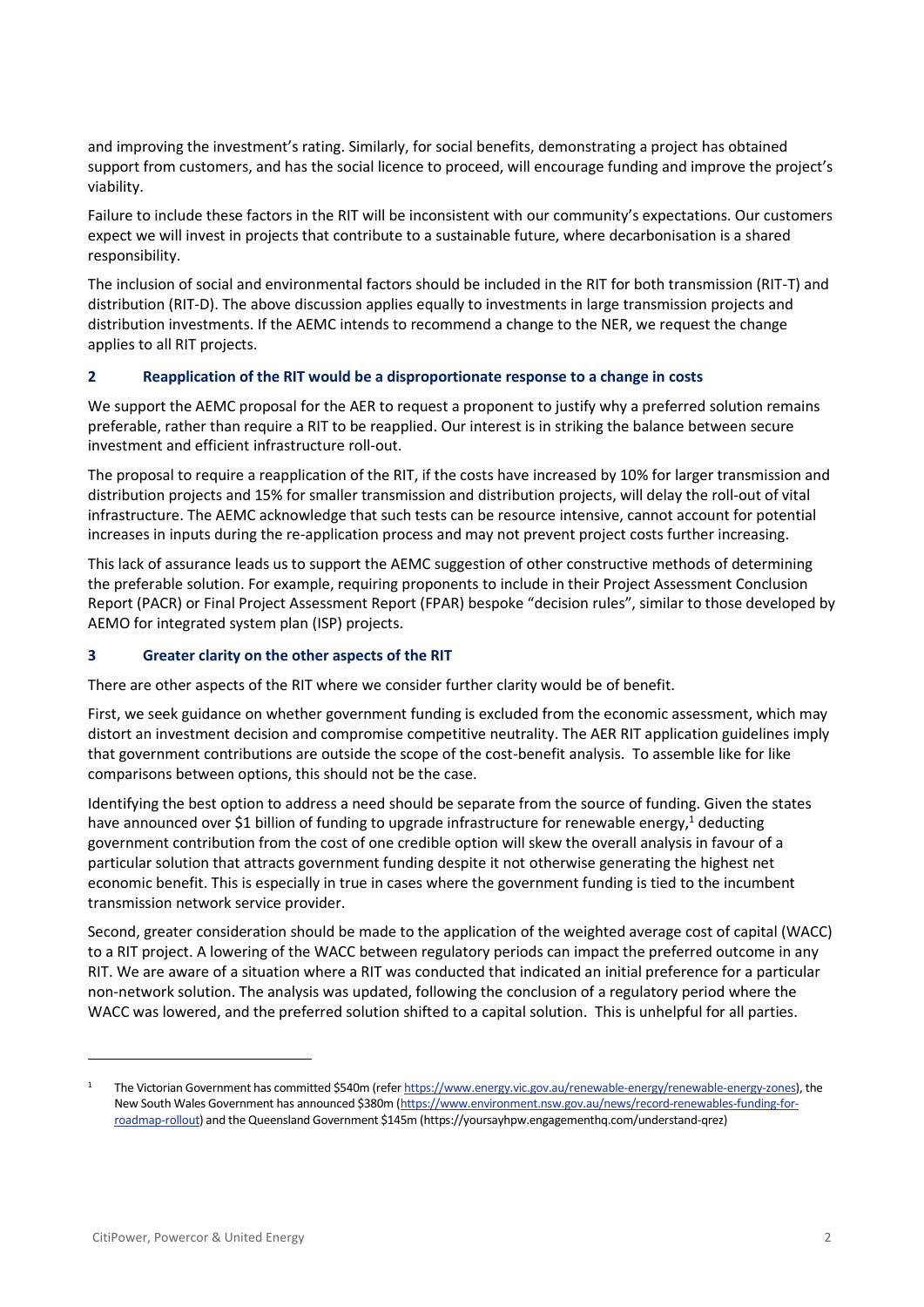We also concerned the WACC used in the RIT may provide incorrect signals to the market. We understand that AEMO requires a central discount rate of 5.5% be adopted, which is much higher than the regulated WACC applied to transmission network service providers. As such, RIT-Ts may overstate the annual deferral payment available to a credible non-network solution, and therefore increase the cost for customers if a non-network solution is assessed to be the option with the highest net economic benefit under a RIT-T.

Finally, we would appreciate clarity on how the regulatory framework caters for non-network solutions located on the distribution network that may resolve issues on the transmission network. In Victoria, distributors have responsibility for planning transmission connection assets. If a non-network solution located on the distribution network, is the option that delivers the highest net benefit to customers to remedy an identified need at a terminal station, then it is not clear whether it is the transmission network service provider or distributor that should fund that solution.<sup>2</sup> If it is the distributor, there needs to be clarification of the mechanisms to recover such costs.

## **4 Support contestability of transmission projects**

Effort should be made to open investment opportunities on the transmission network to a wider variety of stakeholders.

We agree with the AEMC that the uncertainty of transmission network service providers delivering projects is creating an environment of uncertainty. Large-scale transmission requires high upfront investment, likely to be significantly more than projects that will follow. These 'new investments' under the ISP, represent a new frontier in investment opportunities on the transmission network. New investors should not be discouraged from providing alternative solutions and funding models that may maximise the benefit to end use customers. In Victoria, competition for transmission connection services has resulted in accelerated innovation, product and service differentiation and lower prices for generators and ultimately customers.

We remain concerned that the transmission and planning arrangements outside of Victoria do not foster contestability. While there may be contestability in detailed design, construction and ownership of particular assets (namely 'identified user shared assets' or 'designated network assets'), the high-level design and operation and maintenance of the asset remain the responsibility of the incumbent transmission network service provider. Therefore, the arrangements:

- do not allow contestable transmission network service providers to manage their own assets' performance, and without full accountability for it, it is unlikely to be viable for an alternate service provider to invest;
- increase incumbent transmission network service providers risk exposure if they are accountable for the performance of the contestability acquired asset, but have had no role in the design and construction of the asset.

We encourage the AEMC to annually review competition in provision of transmission infrastructure across the NEM (outside of Victoria where competition is already permitted) to assist in determining whether the regulatory framework is adequately supporting competition.

# **5 Specification of formal joint planning arrangements**

As more planning bodies and competitive transmission network service providers enter the market, there is a need to specify the frequency, scope and attendees, at these meetings in the NER. Formal joint planning arrangements would assist in ensuring the best outcome for electricity customers.

<sup>2</sup> The AER rejected our step change to deliver a non-network solution on the distribution network in response to a transmission constraint, on the basis the costs should be funded by AusNet Transmission. Refer AER, United Energy Distribution Determination 2021 to 2026, draft decision, September 2020, p 6-49. The AEMC has previously rejected a specific pass through for transmission network service providers to recover these costs. Refer: https://www.aemc.gov.au/rule-changes/recovery-of-network-support-payments